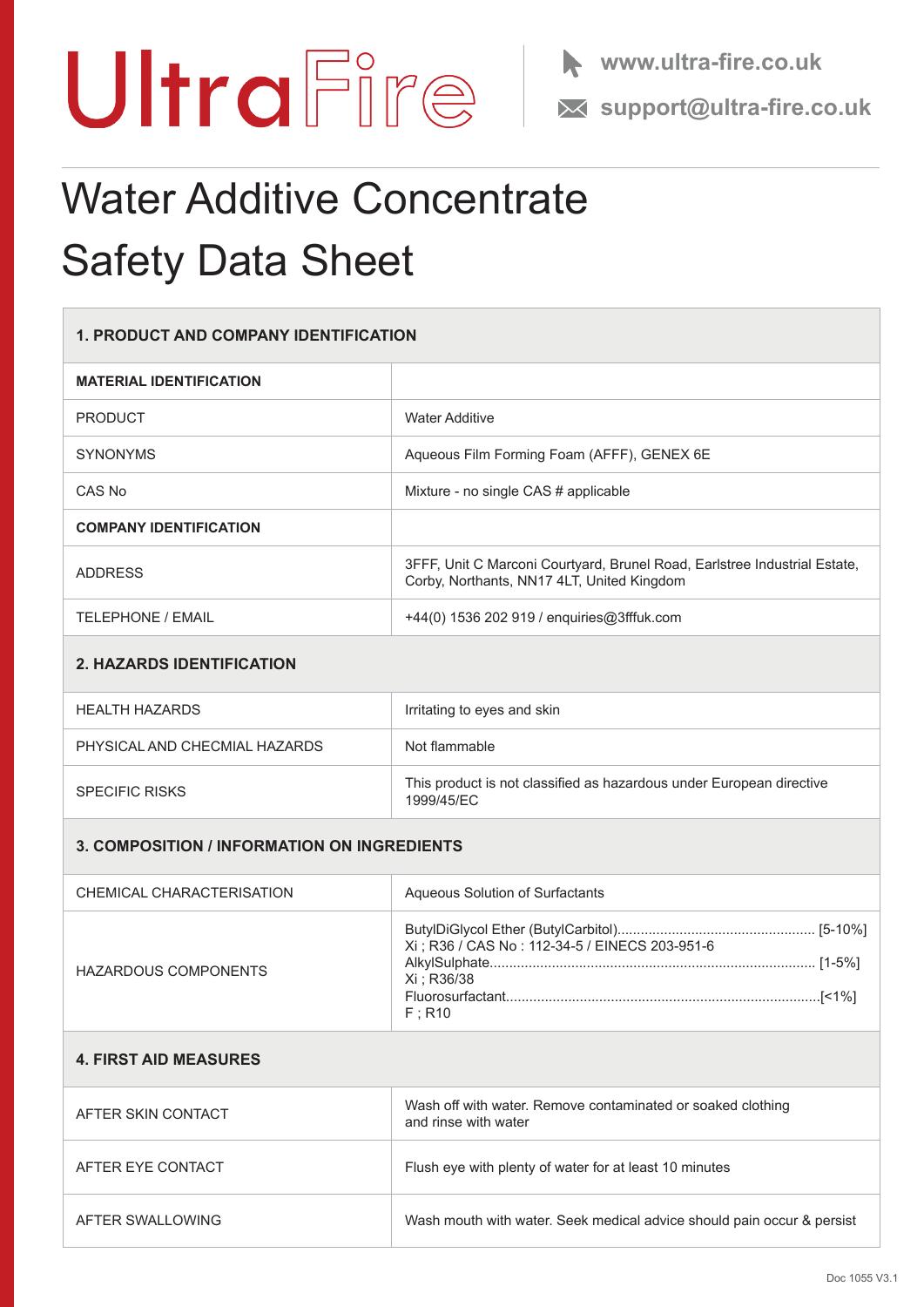| <b>5. FIRE FIGHTING MEASURES</b>                 |                                                                                                            |
|--------------------------------------------------|------------------------------------------------------------------------------------------------------------|
| <b>EXTINGUISHING MEDIA</b>                       | Not flammable. Fire fighting foam concentrate                                                              |
| PROTECTIVE EQUIPMENT FOR FIRE<br><b>FIGHTERS</b> | Standard equipment against fires                                                                           |
| <b>6. ACCIDENTAL RELEASE MEASURES</b>            |                                                                                                            |
| PERSONAL PRECAUTIONS                             | Wear gloves and goggles                                                                                    |
| ENVIRONMENTAL PROTECTION                         | Absorb into sand other absorbent material and shovel into suitable<br>container for disposal               |
| <b>CLEANING MEASURES</b>                         |                                                                                                            |
| COLLECTING                                       | Pump into clearly identified unbreakable containers                                                        |
| <b>CLEANING</b>                                  | Wash thoroughly with water                                                                                 |
| <b>DISPOSAL</b>                                  | Incineration according to local regulations                                                                |
| 7. HANDLING AND STORAGE                          |                                                                                                            |
| <b>HANDLING</b>                                  | Standard equipment against chemicals                                                                       |
| <b>STORAGE</b>                                   |                                                                                                            |
| <b>TECHNICAL MEASURES</b>                        | Storage area should contain accidental spill equipment                                                     |
| STOARGE CONDITIONS                               | Sealed containers in normal, cool warehouse                                                                |
| STORAGE RECOMMENDATIONS                          | Product in bulk: Stainless steel, polyester or mild steel protected with<br>epoxy or polyeurethane coating |
| <b>PACKAGING MATERIAL</b>                        |                                                                                                            |
| <b>RECOMMENDED</b>                               | Polyethylene, Polypropylene, Stainless Steel                                                               |

| NOT ADVISED         | Mild Steel, Iron, Aluminium, Copper and its Alloys |
|---------------------|----------------------------------------------------|
| RECOMMENDED SEALING | Viton, Kevlar, Teflon                              |

### **8. EXPOSURE CONTROL AND PERSONAL PROTECTION**

| <b>PERSONAL PROTECTIVE EQUIPMENT</b> |                                                                                   |
|--------------------------------------|-----------------------------------------------------------------------------------|
| <b>HAND PROTECTION</b>               | Impermeable gloves (PVC) if continual handling                                    |
| EYE PROTECTION                       | Goggles                                                                           |
| <b>BODY PROTECTION</b>               | Working clothes                                                                   |
| <b>HYGIENIC MEASURES</b>             | Do not eat, drink or smoke while handling the product<br>Wash hands after working |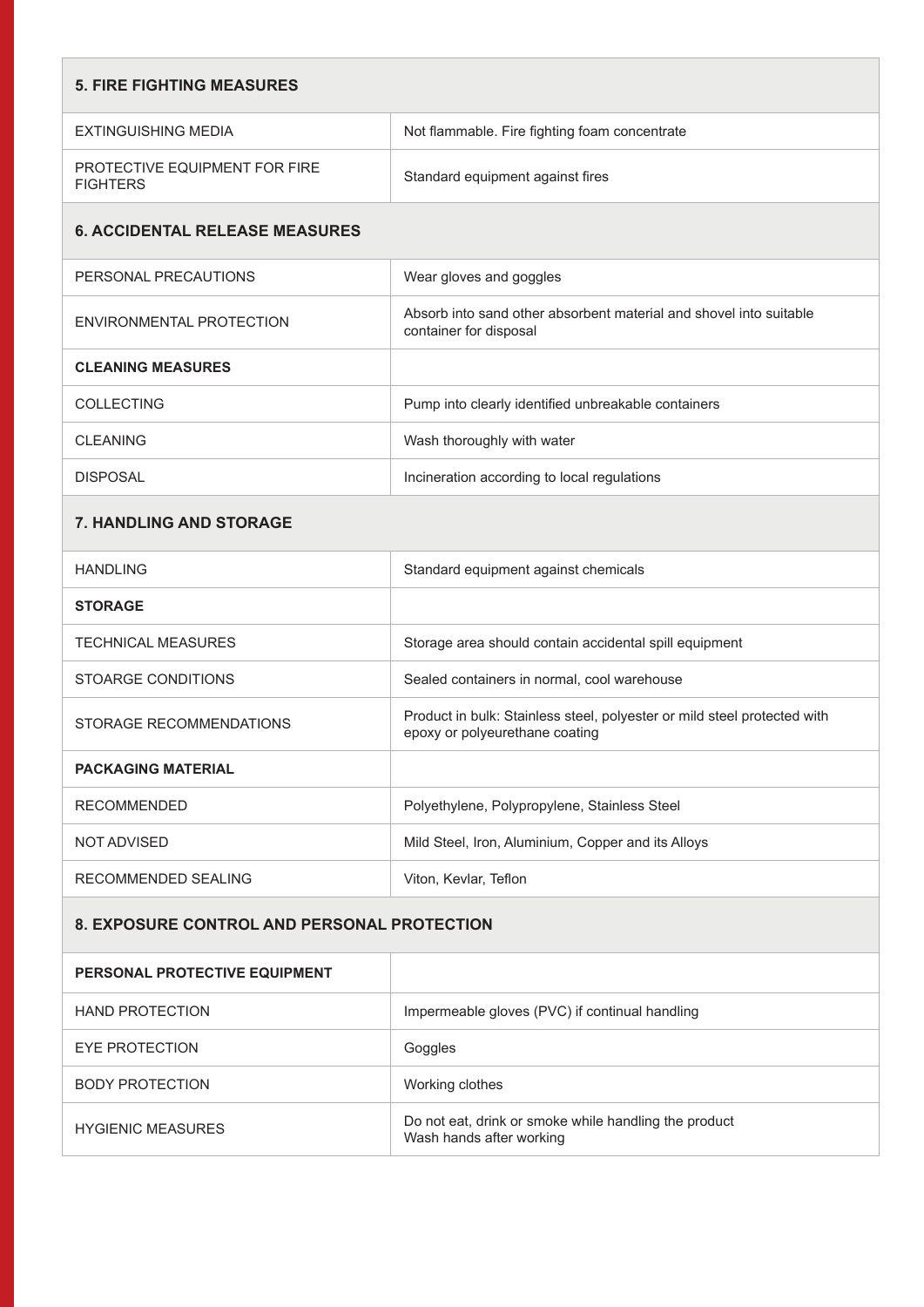| <b>9. PHYSICAL AND CHEMICAL PROPERTIES</b>                       |                                                                                                           |
|------------------------------------------------------------------|-----------------------------------------------------------------------------------------------------------|
| PHYSICAL FORM                                                    | Liquid                                                                                                    |
| COLOUR / ODOUR                                                   | Yellow / synthetic smell                                                                                  |
| PH                                                               | $8.0 +/- 1.0$                                                                                             |
| <b>FREEZING POINT</b>                                            | $-5^{\circ}$ C                                                                                            |
| <b>BOILING POINT</b>                                             | $+100^{\circ}$ C                                                                                          |
| <b>FLAMMABILITY / OXIDISING /</b><br><b>EXPLOSIVE PROPERTIES</b> | None                                                                                                      |
| SPECIFIC GRAVITY AT 20°C                                         | 1010 +/- 20Kg / m <sup>3</sup>                                                                            |
| <b>SOLUBILITY</b>                                                | Completely soluble in water                                                                               |
| <b>10. STABILITY AND REACTIVITY</b>                              |                                                                                                           |
| THERMAL DECOMPOSITION                                            | Stable under normal conditions of use and storage                                                         |
| <b>HAZARDOUS REACTIONS</b>                                       | None expected in standard use                                                                             |
| <b>11. TOXICOLOGICAL DATA</b>                                    |                                                                                                           |
| <b>ACUTE TOXICITY</b>                                            | None to be expected                                                                                       |
| LOCAL EFFECTS ON EYES AND SKIN                                   | Irritating to the eyes and skin (pure). Not irritant at the recommended<br>concentration of use           |
| <b>12. ECOLOGICAL DATA</b>                                       |                                                                                                           |
| ENVIRONMENTAL BEHAVIOUR                                          | COD = 10200mg O <sup>2</sup> /1 [Test CE C5]<br>BOD <sub>12</sub> = 9121mg O <sup>2</sup> /1 [Test CE C6] |
| <b>BIODEGREDATION DATA</b>                                       | 89% after 5 days: GENEX 6E is readily biodegradable                                                       |
| <b>BIODEGREDATION RATE</b>                                       | Foaming agent if discharged in water                                                                      |
| <b>BIO ACCUMULATIVE</b>                                          | PerFlourinated Organic Compounds persist in environment                                                   |
| <b>ECOTOXICITY</b>                                               |                                                                                                           |
| <b>AQUATIC LIFE TOXICITY</b>                                     | Not expected to be toxic after dilution                                                                   |
| <b>13. DISPOSAL CONDITIONS</b>                                   |                                                                                                           |
| <b>PACKAGING</b>                                                 |                                                                                                           |
| <b>PROHIBITION</b>                                               | Do not discharge into the environment                                                                     |
| <b>CLEANING</b>                                                  | Rinse with plenty of water                                                                                |
| <b>DISPOSAL</b>                                                  | Incineration or an agreed method for package recycling                                                    |